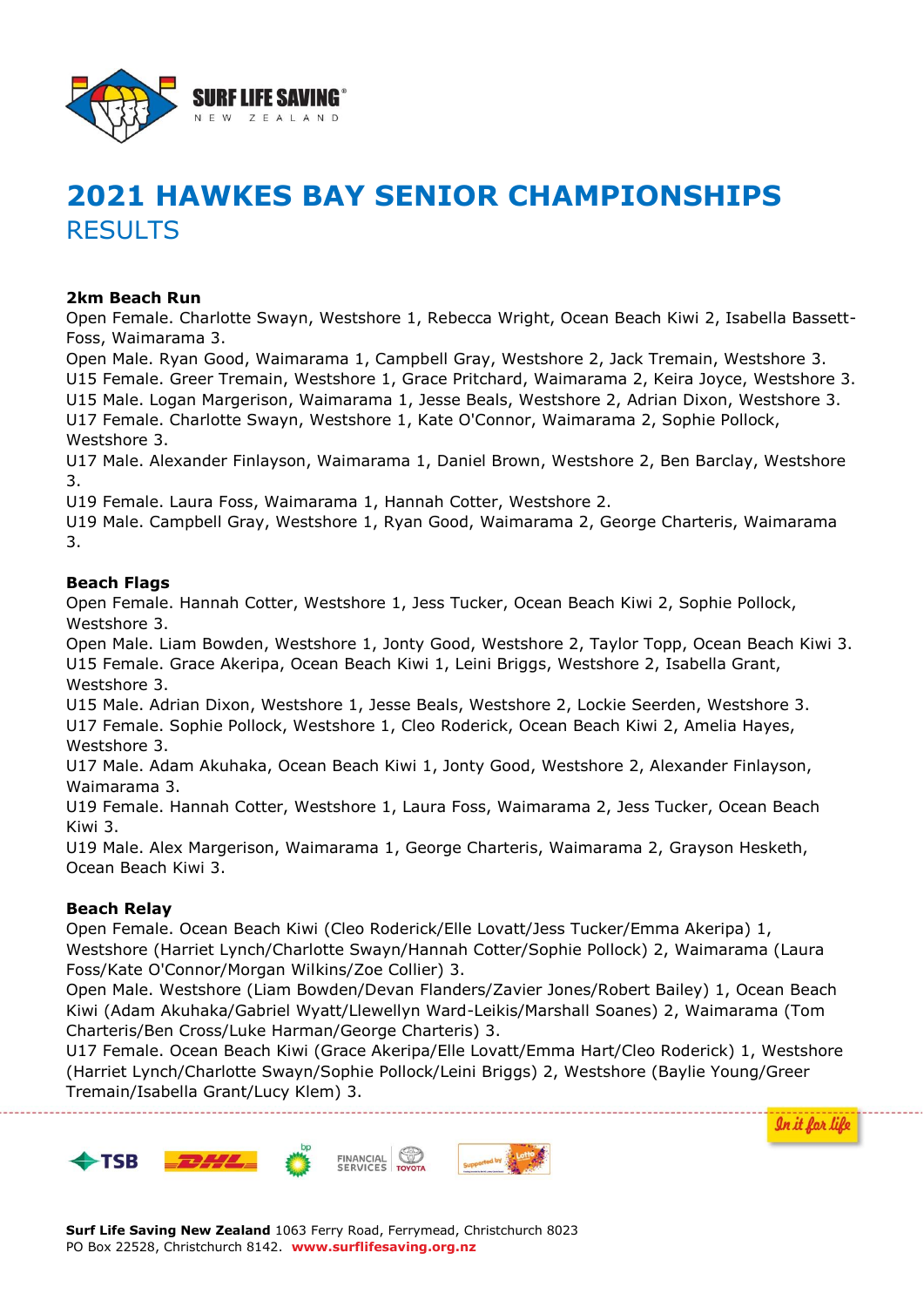U17 Male. Waimarama (Alexander Finlayson/Hugh MacKintosh/Angus Lowe/Sam Connor) 1, Ocean Beach Kiwi (Corban Watson/Llewellyn Ward-Leikis/Adam Akuhaka/Marshall Soanes) 2, Westshore (Adrian Dixon/Jesse Beals/George Hancy/Jonty Good) 3.

U19 Female. Ocean Beach Kiwi (Jess Tucker/Elle Lovatt/Emma Hart/Cleo Roderick) 1, Westshore (Harriet Lynch/Charlotte Swayn/Hannah Cotter/Sophie Pollock) 2.

## **Beach Sprints**

Open Female. Jess Tucker, Ocean Beach Kiwi 1, Cleo Roderick, Ocean Beach Kiwi 2, Elle Lovatt, Ocean Beach Kiwi 3.

Open Male. Devan Flanders, Westshore 1, Grayson Hesketh, Ocean Beach Kiwi 2, Corban Watson, Ocean Beach Kiwi 3.

U15 Female. Grace Akeripa, Ocean Beach Kiwi 1, Leini Briggs, Westshore 2, Greer Tremain, Westshore 3.

U15 Male. Adrian Dixon, Westshore 1, Logan Margerison, Waimarama 2, Jonty Lowe, Waimarama 3. U17 Female. Cleo Roderick, Ocean Beach Kiwi 1, Elle Lovatt, Ocean Beach Kiwi 2, Charlotte Swayn, Westshore 3.

U17 Male. Corban Watson, Ocean Beach Kiwi 1, Adam Akuhaka, Ocean Beach Kiwi 2, Llewellyn Ward-Leikis, Ocean Beach Kiwi 3.

U19 Female. Jess Tucker, Ocean Beach Kiwi 1, Hannah Cotter, Westshore 2, Laura Foss, Waimarama 3.

U19 Male. Taylor Topp, Ocean Beach Kiwi 1, Grayson Hesketh, Ocean Beach Kiwi 2, Zethan Bennett, Ocean Beach Kiwi 3.

## **Board Race**

Open Female. Isabella Bassett-Foss, Waimarama 1, Cydney Pattison, Waimarama 2, Bridget Page, Westshore 3.

Open Male. Jonty Laver, Waimarama 1, Luke Kay, Ocean Beach Kiwi 2, Carwyn Pattison, Waimarama 3.

U15 Female. Isabella Grant, Westshore 1, Grace Pritchard, Waimarama 2, Keira Joyce, Westshore 3. U15 Male. Jesse Beals, Westshore 1, Jonty Lowe, Waimarama 2, Caleb Sheridan, Waimarama 3.

U17 Female. Harriet Lynch, Westshore 1, Rachel Klem, Westshore 2, Charlotte Swayn, Westshore 3. U17 Male. Ben Stephenson, Westshore 1, Alexander Finlayson, Waimarama 2, Daniel Brown, Westshore 3.

U19 Female. Sarah-Kate Birkett, Ocean Beach Kiwi 1, Cydney Pattison, Waimarama 2, Brianna Harris, Ocean Beach Kiwi 3.

U19 Male. Thomas Kay, Ocean Beach Kiwi 1, Hamish MacKy, Westshore 2, Ryan Good, Waimarama 3.

#### **Board Relay**

Open Female. Waimarama (Isabella Bassett-Foss/Cydney Pattison/Connie Wilson) 1, Westshore (Sophie Pollock/Charlotte Swayn/Bridget Page) 2, Westshore (Harriet Lynch/Rachel Klem/Baylie Young) 3.

Open Male. Waimarama (Jonty Laver/Bertie Bassett-Foss/Carwyn Pattison) 1, Ocean Beach Kiwi (Jonty Ebbett-Watt/Luke Kay/Thomas Kay) 2, Westshore (Liam Bowden/Daniel Brown/Jade Wills) 3. U17 Female. Westshore (Isabella Grant/Sophie Pollock/Charlotte Swayn) 1, Westshore (Harriet Lynch/Rachel Klem/Baylie Young) 2, Westshore (Greer Tremain/Freya Stuart/Amelia Hayes) 3. U17 Male. Westshore (Tasman Stuart/Ben Stephenson/Daniel Brown) 1, Waimarama (Alexander Finlayson/Sam Connor/Hugh MacKintosh) 2, Waimarama (Angus Lowe/Beau Marshall/Jonty Lowe) 3. U19 Female. Westshore (Harriet Lynch/Rachel Klem/Baylie Young) 1, Westshore (Sophie Pollock/Charlotte Swayn/Amelia Hayes) 2, Ocean Beach Kiwi (Frances Ebbett-Watt/Brianna Harris/Sarah-Kate Birkett) 3.

U19 Male. Waimarama (Ryan Good/Alfie Wilson/Carwyn Pattison) 1, Westshore (Tasman Stuart/Hamish MacKy/Daniel Brown) 2, Ocean Beach Kiwi (Thomas Kay/Jonty Ebbett-Watt/Marshall Soanes) 3.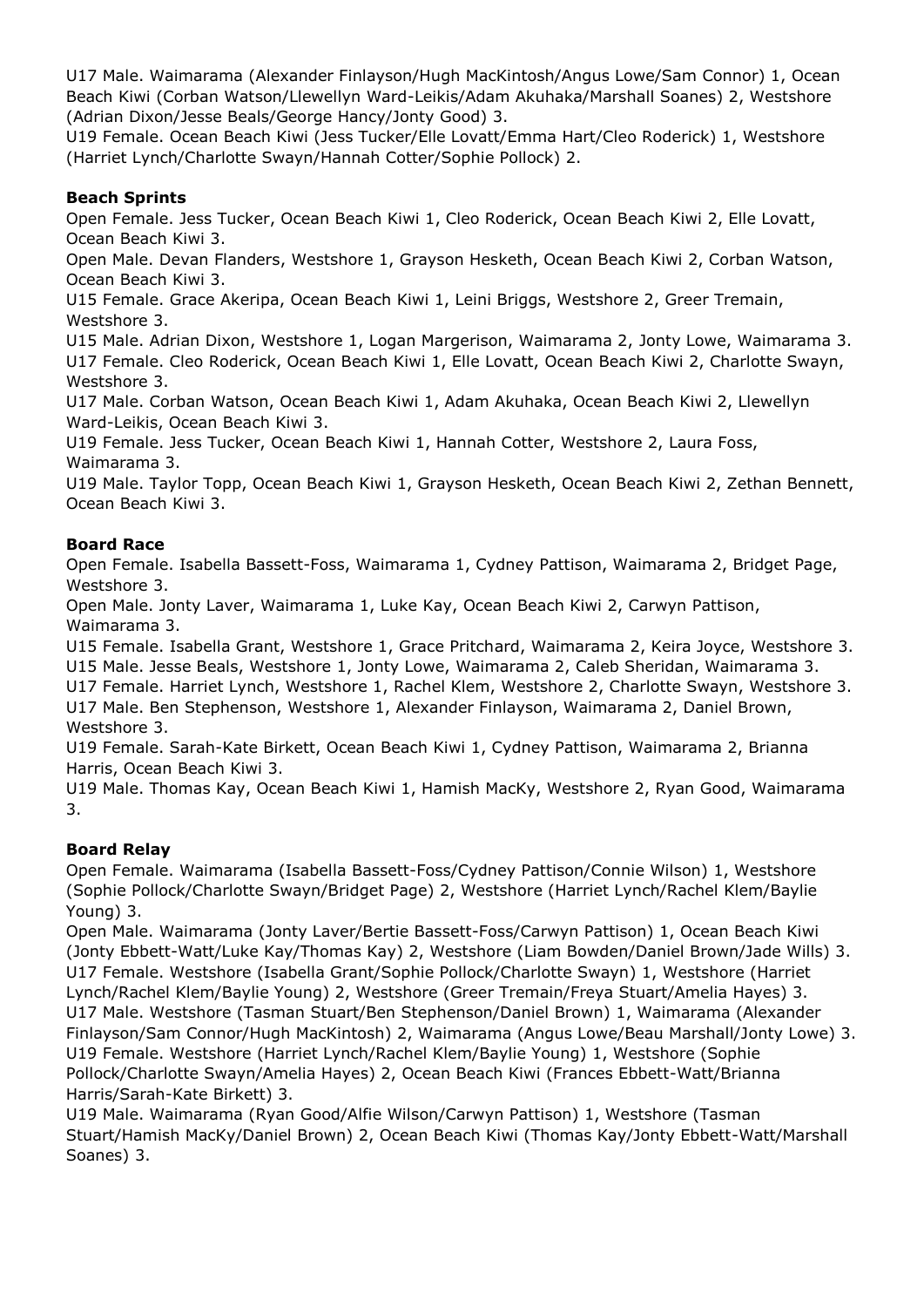## **Board Rescue**

Open Female. Waimarama (Isabella Bassett-Foss/Cydney Pattison) 1, Westshore (Harriet Lynch/Sophie Pollock) 2, Westshore (Baylie Young/Rachel Klem) 3.

Open Male. Waimarama (Bertie Basset-Foss/Ryan Good) 1, Westshore (Liam Bowden/Jade Wills) 2, Waimarama (Logan Sanko/Jonty Laver) 3.

U17 Male. Ocean Beach Kiwi (Zachary Ebbett-Watt/Marshall Soanes) 1, Waimarama (Hugh MacKintosh/Angus Lowe) 2, Westshore (Daniel Brown/Jesse Beals) 3.

U19 Female. Westshore (Rachel Klem/Baylie Young) 1, Westshore (Sophie Pollock/Harriet Lynch) 2, Ocean Beach Kiwi (Sarah-Kate Birkett/Brianna Harris) 3.

U19 Male. Waimarama (Carwyn Pattison/Alfie Wilson) 1, Westshore (Daniel Brown/Ben Stephenson) 2, Westshore (Art Woodley-Hanan/Tasman Stuart) 3.

## **Double Ski**

Open Female. Westshore (Bridget Page/Charlotte Swayn) 1, Waimarama (Connie Wilson/Morgan Wilkins) 2.

Open Male. Westshore (Liam Bowden/Daniel Brown) 1, Waimarama (Alfie Wilson/Ryan Good) 2, Waimarama (Hugh MacKintosh/Jonty Laver) 3.

Open Mixed. Westshore (Liam Bowden/Bridget Page) 1, Waimarama (Jonty Laver/Isabella Bassett-Foss) 2, Waimarama (Alfie Wilson/Cydney Pattison) 3.

U19 Female. Waimarama (Morgan Wilkins/Laura Foss) 1, Waimarama (Cydney Pattison/Connie Wilson) 2.

U19 Male. Westshore (Daniel Brown/Hamish MacKy) 1, Waimarama (Ryan Good/Carwyn Pattison) 2, Waimarama (Alfie Wilson/William Laver) 3.

#### **Iron**

Open Female. Isabella Bassett-Foss, Waimarama 1, Cydney Pattison, Waimarama 2, Bridget Page, Westshore 3.

Open Male. Jonty Laver, Waimarama 1, Liam Bowden, Westshore 2, Alfie Wilson, Waimarama 3. U17 Female. Rachel Klem, Westshore 1, Harriet Lynch, Westshore 2, Baylie Young, Westshore 3. U17 Male. Daniel Brown, Westshore 1, Alexander Finlayson, Waimarama 2, Hugh MacKintosh, Waimarama 3.

U19 Female. Cydney Pattison, Waimarama 1, Sarah-Kate Birkett, Ocean Beach Kiwi 2, Connie Wilson, Waimarama 3.

U19 Male. Carwyn Pattison, Waimarama 1, Alfie Wilson, Waimarama 2, Thomas Kay, Ocean Beach Kiwi 3.

#### **Run Swim Run**

Open Female. Sarah-Kate Birkett, Ocean Beach Kiwi 1, Isabella Bassett-Foss, Waimarama 2, Cydney Pattison, Waimarama 3.

Open Male. Chris Swain, Westshore 1, Bertie Bassett-Foss, Waimarama 2, Ryan Good, Waimarama 3.

U15 Female. Isabella Grant, Westshore 1, Keira Joyce, Westshore 2, Greer Tremain, Westshore 3. U15 Male. Jesse Beals, Westshore 1, Jonty Lowe, Waimarama 2, Lockie Seerden, Westshore 3.

U17 Female. Harriet Lynch, Westshore 1, Rachel Klem, Westshore 2, Kate O'Connor, Waimarama 3. U17 Male. Alexander Finlayson, Waimarama 1, Art Woodley-Hanan, Westshore 2, Marshall Soanes, Ocean Beach Kiwi 3.

U19 Female. Sarah-Kate Birkett, Ocean Beach Kiwi 1, Cydney Pattison, Waimarama 2, Connie Wilson, Waimarama 3.

U19 Male. Matthew Sexton, Ocean Beach Kiwi 1, Alfie Wilson, Waimarama 2, Ryan Good, Waimarama 3.

#### **Ski**

Open Female. Isabella Bassett-Foss, Waimarama 1, Bridget Page, Westshore 2, Connie Wilson, Waimarama 3.

Open Male. Daniel Brown, Westshore 1, Liam Bowden, Westshore 2, Jonty Laver, Waimarama 3. U15 Female. Bella Drain, Ocean Beach Kiwi 1.

U15 Male. Caleb Sheridan, Waimarama 1.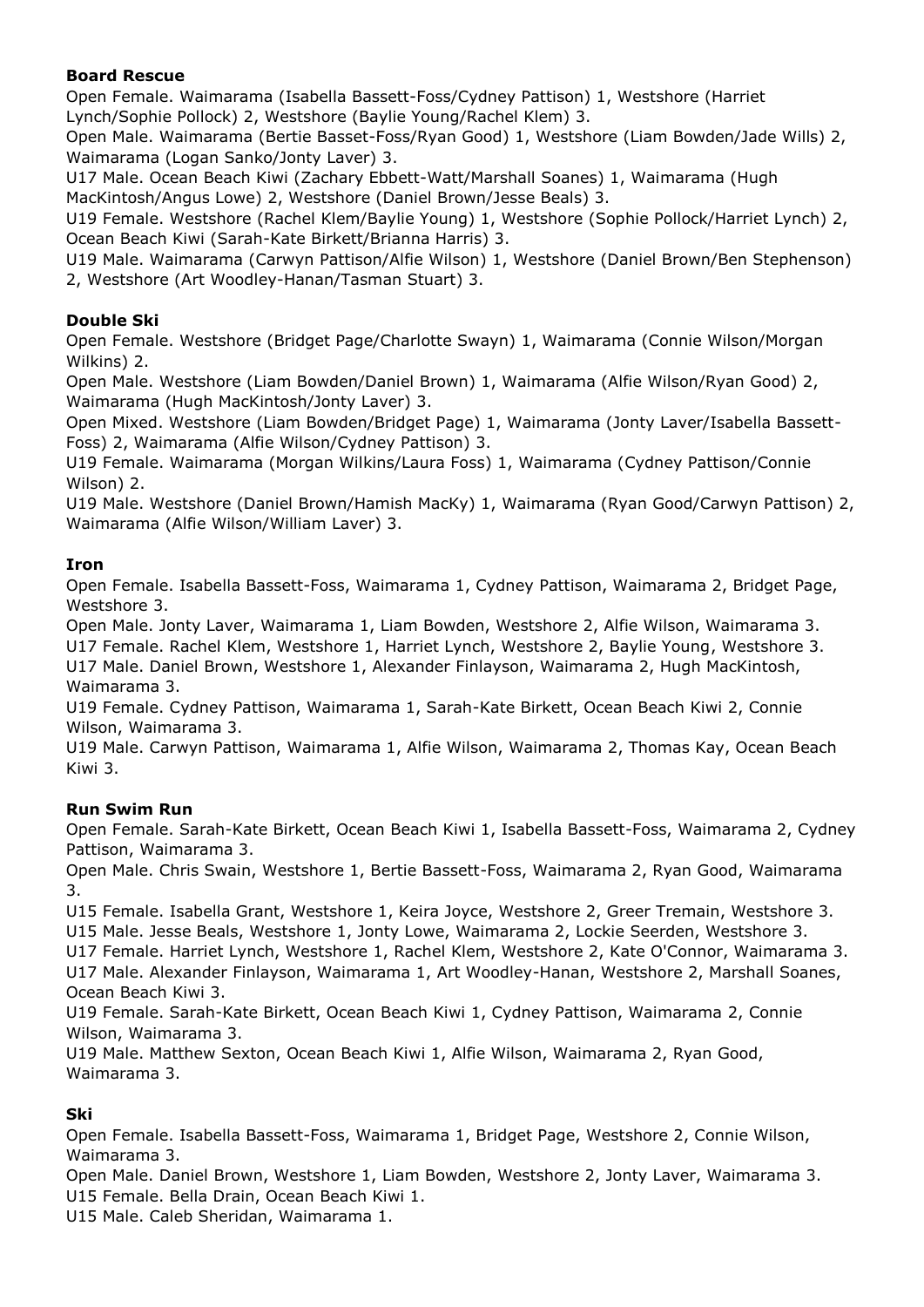U17 Female. Rachel Klem, Westshore 1, Harriet Lynch, Westshore 2, Sophie Pollock, Westshore 3. U17 Male. Daniel Brown, Westshore 1, Hugh MacKintosh, Waimarama 2, Marshall Soanes, Ocean Beach Kiwi 3.

U19 Female. Connie Wilson, Waimarama 1, Cydney Pattison, Waimarama 2, Frances Ebbett-Watt, Ocean Beach Kiwi 3.

U19 Male. Hamish MacKy, Westshore 1, Thomas Kay, Ocean Beach Kiwi 2, Jonty Ebbett-Watt, Ocean Beach Kiwi 3.

# **Ski Relay**

Open Female. Westshore (Rachel Klem/Bridget Page/Baylie Young) 1, Waimarama (Isabella Bassett-Foss/Cydney Pattison/Connie Wilson) 2.

Open Male. Westshore (Liam Bowden/Daniel Brown/Hamish MacKy) 1, Waimarama (Bertie Bassett-Foss/Jonty Laver/Alfie Wilson) 2, Westshore (Campbell Gray/Chris Swain/Jade Wills) 3. U17 Female. Westshore (Rachel Klem/Baylie Young/Harriet Lynch) 1.

U17 Male. Westshore (Daniel Brown/Ben Stephenson/Tasman Stuart) 1, Waimarama (Alexander Finlayson/Hugh MacKintosh/Sam Connor) 2.

U19 Female. Waimarama (Cydney Pattison/Connie Wilson/Morgan Wilkins) 1, Ocean Beach Kiwi (Sarah-Kate Birkett/Frances Ebbett-Watt/Brianna Harris) 2, Westshore (Rachel Klem/Baylie Young/Charlotte Swayn) 3.

## **Surf Race**

Open Female. Isabella Bassett-Foss, Waimarama 1, Sarah-Kate Birkett, Ocean Beach Kiwi 2, Harriet Lynch, Westshore 3.

Open Male. Alfie Wilson, Waimarama 1, Bertie Bassett-Foss, Waimarama 2, Jonty Laver, Waimarama 3.

U15 Female. Grace Pritchard, Waimarama 1, Isabella Grant, Westshore 2, Keira Joyce, Westshore 3. U15 Male. Jesse Beals, Westshore 1, Jonty Lowe, Waimarama 2, Caleb Sheridan, Waimarama 3.

U17 Female. Grace Pritchard, Waimarama 1, Rachel Klem, Westshore 2, Harriet Lynch, Westshore 3. U17 Male. Alexander Finlayson, Waimarama 1, Art Woodley-Hanan, Westshore 2, Daniel Brown, Westshore 3.

U19 Female. Sarah-Kate Birkett, Ocean Beach Kiwi 1, Cydney Pattison, Waimarama 2, Frances Ebbett-Watt, Ocean Beach Kiwi 3.

U19 Male. Cole Scott, Ocean Beach Kiwi 1, Alfie Wilson, Waimarama 2, Jonty Ebbett-Watt, Ocean Beach Kiwi 3.

#### **Surf Teams**

Open Female. Waimarama (Isabella Bassett-Foss/Cydney Pattison/Kate O'Connor/Connie Wilson) 1, Westshore (Harriet Lynch/Rachel Klem/Baylie Young/Sophie Pollock) 2.

Open Male. Waimarama (Bertie Bassett-Foss/Alfie Wilson/Ryan Good/Alex Margerison) 1, Westshore (Chris Swain/Reid Barker/Jade Wills/Liam Bowden) 2.

U17 Female. Westshore (Harriet Lynch/Baylie Young/Keira Joyce/Isabella Grant) 1, Waimarama (Grace Pritchard/Zoe Collier/Kate O'Connor/Lydia Wilkins) 2, Westshore (Amelia Hayes/Rachel Klem/Poppy Brenssell/Freya Stuart) 3.

U17 Male. Westshore (Daniel Brown/Ben Stephenson/Tasman Stuart/Art Woodley-Hanan) 1, Waimarama (Alexander Finlayson/Hugh MacKintosh/Sam Connor/Angus Lowe) 2.

U19 Female. Westshore (Harriet Lynch/Rachel Klem/Baylie Young/Charlotte Swayn) 1, Waimarama (Cydney Pattison/Connie Wilson/Kate O'Connor/Laura Foss) 2, Ocean Beach Kiwi (Sarah-Kate Birkett/Emma Hart/Frances Ebbett-Watt/Greta Russell) 3.

U19 Male. Ocean Beach Kiwi (Matthew Sexton/Cole Scott/Lars Benson/Jonty Ebbett-Watt) 1, Waimarama (Alfie Wilson/Ryan Good/Alex Margerison/Carwyn Pattison) 2.